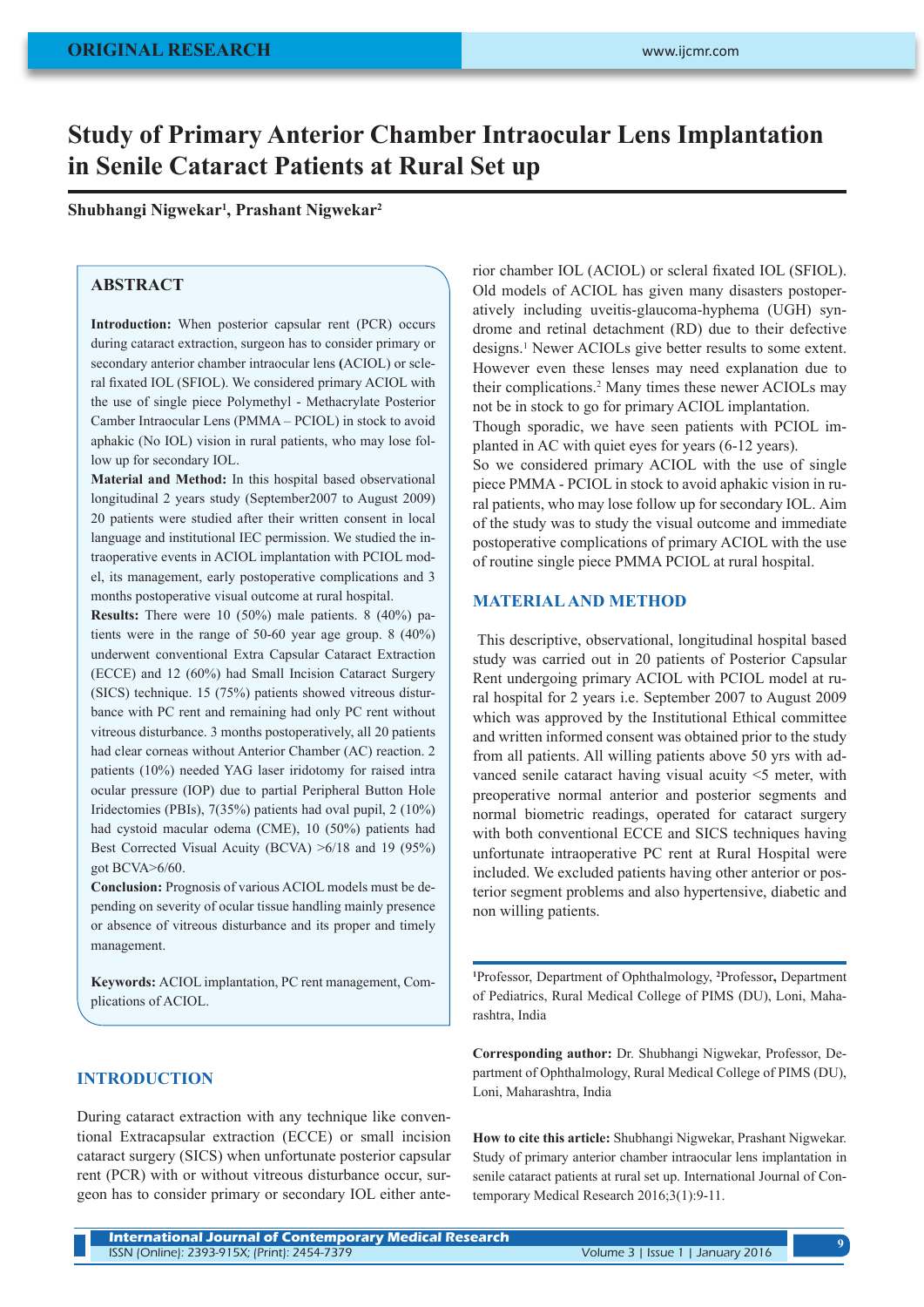### **Methodology**

We recorded patients' preoperative history, slit lamp examination, intraoperative PC rent management steps in both conventional ECCE and SICS techniques for primary ACI-OL implantation with PCIOL model. After PC rent, pressure on eyeball was removed, started I/V 20% Mannitol drip (1.5gm/kg), pupil was constricted with intracameral pilocarpine and air was injected in AC. After measuring white to white on table routine PMMA single piece PCIOL with 2 diopter less power than calculated IOL power was implanted in AC, maintaining round pupil under viscoelastic in patients with only PC rent without vitreous disturbance.

 In patients with vitreous disturbance, open sky vitrectomy followed by IOL implantation under viscoelastic followed by, 2 peripheral buttonhole iridectomies (PBI) and suturing with 10-0 nylon was carried out in conventional ECCE, while in SICS technique after IOL implantation under viscoelastic, first the incision was extended on both sides of the tunnel followed by 2 PBIs. Then the AC was formed with air and saline and the extended side incisions were sutured with 10-0 nylon suture and well covered with conjunctiva. We used injection of subconjunctival antibiotic- steroid combination and eye path with bandage for 24 hours. Post operatively short term systemic and long term topical antibiotic and steroid were given in tapering dose. All patients being rural, we treated them for 7 indoor days.

#### **Parameters studied**

Daily slit lamp examination of wound, sutures, cornea, AC depth, position of ACIOL, shape and size of the pupil, pa-

| Age                                                              | Male       | Female     |             |  |  |
|------------------------------------------------------------------|------------|------------|-------------|--|--|
| $50 - 60$                                                        | 2          |            | $8(40\%)$   |  |  |
| 61-70                                                            | 4          | ∍          | $6(30\%)$   |  |  |
| 71-80                                                            | 2          | っ          | $4(20\%)$   |  |  |
| > 80                                                             | 2          |            | $2(10\%)$   |  |  |
| Total                                                            | $10(50\%)$ | $10(50\%)$ | $20(100\%)$ |  |  |
| <b>Table-1:</b> Showing age and sex distribution of the 20 study |            |            |             |  |  |
| cases                                                            |            |            |             |  |  |

tency of 2 PBIs, intraocular pressure (IOP) on Non Contact Tonometer (NCT), ophthalmoscopy and visual acuity (VA) with Snellen's chart were recorded. Same follow up records made on 90<sup>th</sup> day.

## **RESULTS**

There were 10 (50%) males. Maximum patients (40%) were in the range of 50-60 year age group (Table 1). Out of all 20 study cases who underwent primary ACIOL, 8 (40%) underwent conventional ECCE and 12(60%) had SICS technique. In 75% patients (15 cases) showed vitreous disturbance with PC rent, while in 25 % (5 cases) there was only small PC rent without vitreous disturbance. On first POD all patients had good wound approximation with in situ sutures. Thirteen patients had clear corneas on 1<sup>st</sup> POD, 5 patients cleared at 1 month and all 20 patients had clear corneas after postoperative 3 months. In 4 patients there was mild AC reaction on 1<sup>st</sup> POD. However it cleared after 3 months postoperatively. In 2 patients (10%) who had partial PBIs, we noticed raised IOP which was treated successfully with YAG- laser iridotomy. In all patients ACIOL was in situ, however 7 patients had oval pupil. Fundus showed clear media around postoperative 3 months in all patients, out of which 2 had (CME) cystoid macular odema and 2 had ARMD (age related macular degeneration) **(**Table 2). and (Photos-1, 2, 3) Three months postoperatively, 50% patients had BCVA >6/18, 70% had >6/24, and 95%got BCVA>6/60 (Table 3).

## **DISCUSSION**

After extra capsular cataract extraction by any technique, intraoperative posterior capsular rent with or without vitreous disturbance can occur. This is treated with either primary or secondary ACIOL or SFIOL or iris fixated IOL implantation. $2,3$ 

Old models of ACIOL are now obsolete due to their post operative compilations.4,5,6 Newer ACIOLs like Kelman Multiflex give better results to some extent. However even these

|                                                                         | $1ST$ POD                                 | $7TH$ POD                         | $30^{\text{TH}}$ POD   | $90^{\text{TH}}$ POD                  |
|-------------------------------------------------------------------------|-------------------------------------------|-----------------------------------|------------------------|---------------------------------------|
| <b>WOUND</b>                                                            | Opposed                                   | Opposed                           | Opposed                | Opposed                               |
| <b>SUTURES</b>                                                          | In situ                                   | In situ                           | In situ                | In situ                               |
| <b>CORNEA</b>                                                           | Clear-7 Hazy-13 Mild-6<br>Mod- 5 Severe-2 | clear-13 hazy-7 Mild-5<br>$Mod-2$ | clear-18 hazy-2 Mild-2 | clear-all                             |
| <b>AC DEPTH</b>                                                         | N-18 Irregular 2Requierd<br>YAG PBI       | $N-$ All                          | $N-$ All               | $N-All$                               |
| <b>AC REACTION</b>                                                      | $NO-4$                                    | $NO-14$                           | $NO-16$                | NO-All                                |
| <b>IOP-NCT</b>                                                          | N-18 High-2 Post YAG-N                    | $N-ALL$                           | N-ALL                  | $N-All$                               |
| <b>ACIOL</b>                                                            | In situ all                               | In situ all                       | In situ all            | In situ all                           |
|                                                                         | 1ST POD                                   | 7TH POD                           | 30TH POD               | 90TH POD                              |
| <b>PUPIL</b>                                                            | Round-13 Oval-7                           | Round-13 Oval-7                   | Round-13 Oval-7        | Round-13 Oval-7                       |
| <b>FUNDUS</b>                                                           | Clear-7                                   | $Clear-13$                        | Clear-18               | Clear-20 ARMD-2, $&$<br>CME-2, NF-16. |
| Table-2: Showing postoperative slit lamp examination of 20 study cases. |                                           |                                   |                        |                                       |